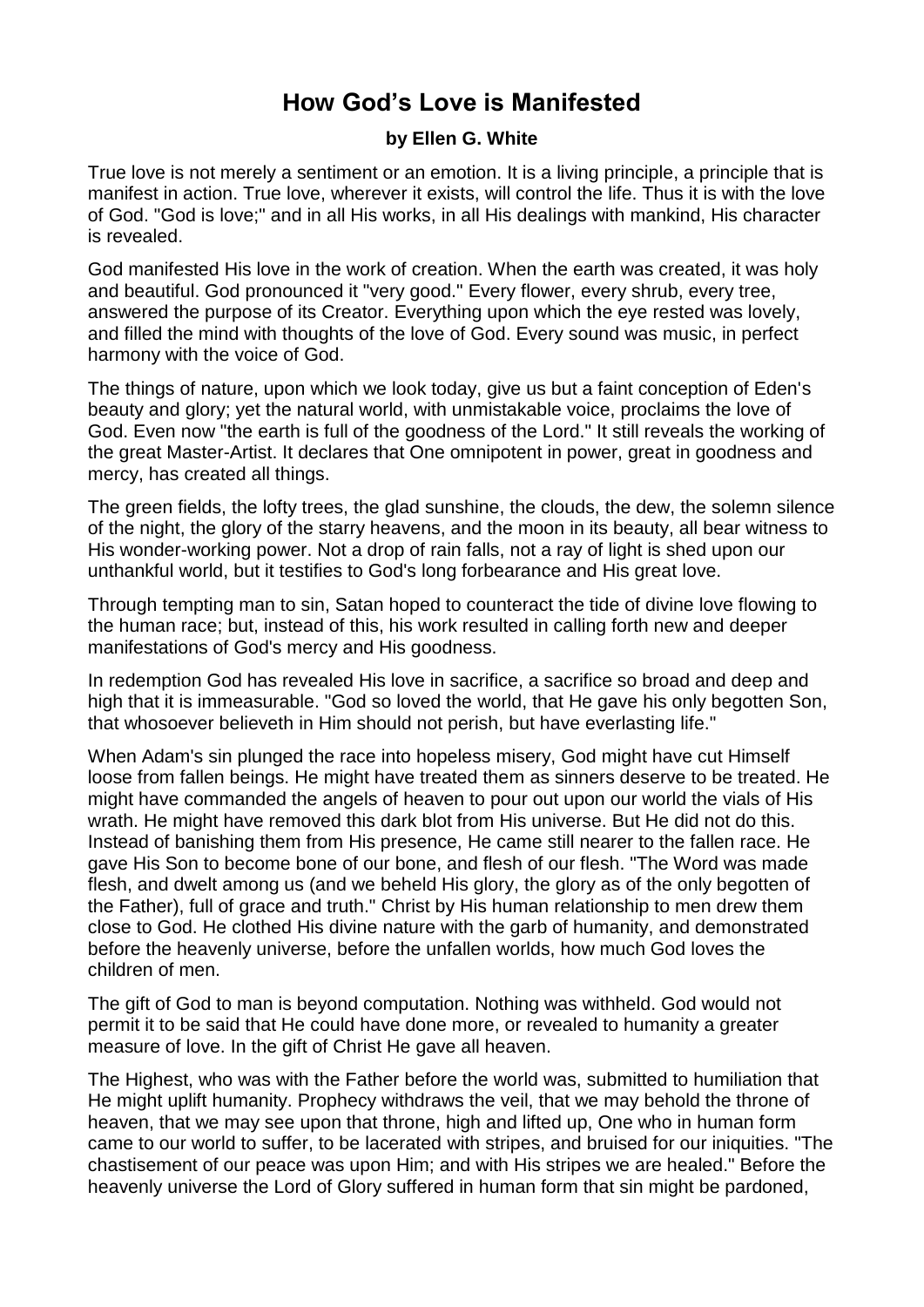and sinners redeemed. He died that the love of God, as a mighty helper, might flow to all suffering human beings.

Through yielding to sin, man placed his will under the control of Satan. He became a helpless captive in the tempter's power. God sent His Son into our world to break the power of Satan, and to emancipate the will of man. He sent Him to proclaim liberty to the captives, to undo the heavy burdens, and to let the oppressed go free. By pouring the whole treasury of heaven into this world, by giving us in Christ all heaven, God has purchased the will, the affections, the mind, the soul, of every human being. When man places himself under the control of God, the will becomes firm and strong to do right, the heart is cleansed from selfishness and filled with Christ-like love. The mind yields to the authority of the law of love, and every thought is brought into captivity to the obedience of Christ. The powers, hitherto "members of unrighteousness," and "servants of sin," are consecrated to the service of the God of love.

That this redemption might be ours, God withheld not even the sacrifice of Himself. He gave Himself in His Son. The Father suffered with Christ in all His humiliation and agony. He suffered as He saw the Son of His love despised and rejected by those whom He came to elevate, ennoble, and save. He saw Him hanging upon the cross, mocked and jeered by the passers-by, and He hid as it were His face from Him. He saw Christ bearing the sin of the world, and dying in the sinner's stead. The human heart knows the love of a parent for his child. We know what a mother's love will do and suffer for her beloved one. But never can the heart of man fathom the depths of God's self-sacrifice.

O, the cross, the cross! It is set up that we may know the only true God, and Jesus Christ whom He has sent. Only the cross can measure the length and breadth, the depth and height, of infinite love, the greatness of the Father's sacrifice for lost humanity.

And the Lord Jehovah did not deem the plan of salvation complete while invested only with His own love. By His appointment He has placed at His altar an Advocate clothed with our nature. As our Intercessor, Christ's office-work is to introduce us to God as His sons and daughters.

Christ has pledged Himself to be our substitute and surety, and He neglects no one. There is an inexhaustible fund of perfect obedience accruing from His obedience. In heaven His merits, His self-denial and self-sacrifice, are treasured as incense to be offered up with the prayers of His people. As the sinner's sincere, humble prayers ascend to the throne of God, Christ mingles with them the merits of His own life of perfect obedience. Our prayers are made fragrant by this incense. Christ has pledged Himself to intercede in our behalf, and the Father always hears His Son.

This is the mystery of godliness. That Christ should take human nature, and by a life of humiliation elevate man in the scale of moral worth with God; that He should carry His adopted nature to the throne of God, and there present His children to the Father, to have conferred upon them an honour exceeding that conferred upon the angels,--this is the marvel of the heavenly universe, the mystery into which angels desire to look. This is love that melts the sinner's heart.

And God has manifested His love in ministry. In Him all unselfish ministry has its origin. Our Father in heaven is constantly engaged in upholding the things which He has created. Every leaf grows, every flower blooms, every fruit develops, by the power of God. In Him "we live, and move, and have our being." Each heart-beat, each breath, is the inspiration of Him who breathed into the nostrils of Adam the breath of life,--the inspiration of the ever-present God, the great I AM. The great and infinite God lives not unto Himself, but for the benefit and blessing of every being and every object of His creation.